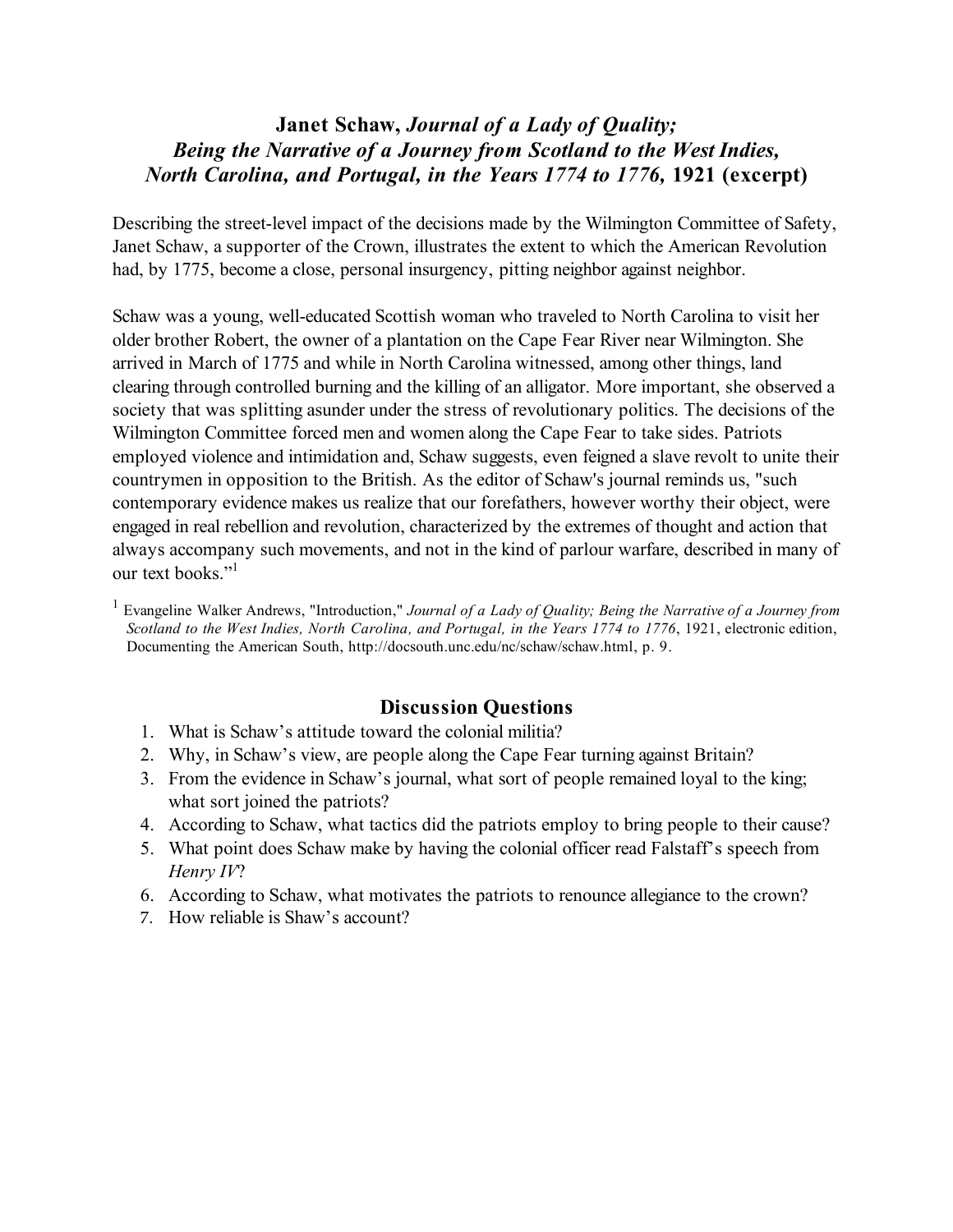## *Journal of a Lady of Quality; Being the Narrative of a Journey from Scotland to the West Indies, North Carolina, and Portugal, in the Years 1774 to 1776*

## **Janet Schaw**

Field days are now appointed [by local patriots], and every man without distinction ordered to appear under arms and be drilled. Those who will not comply, must fly out of the country, and leave their effects behind them to the mercy of these people, whose kindness is little to be trusted.… [P]oor Bob, my…brother, is very much at a loss how to act, and dares not speak on the subject.

…

Mr Howe [a local patriot leader], who I told you was a candidate for the command of the army here, has got a regiment and Moor [another local patriot leader and member of the Wilmington Committee] is general. My brother has been offered every thing, but has refused every offer, and I tremble for his fate, but any thing rather than join these people.

…

[W]e go to town to see a review of the troops that remain after sending a little army to South Carolina. You at home know nothing of the power of this country, nor will you believe it till you find it with a witness. I yesterday crushed an Alligator with my foot that in six months hence would be able to devour me. Six months ago a very little force would have done here, and even yet a proper exertion would do much towards resettling peace in these Southern provinces, tho' I am far from believing that the case with those further North.

We came down in the morning in time for the review, which the heat made as terrible to the spectators as to the soldiers, or what you please to call them. They had certainly fainted under it, had not the constant draughts of grog supported them. Their exercise was that of bush-fighting, but it appeared so confused and so perfectly different from anything I ever saw, I cannot say whether they performed it well or not; but this I know,

…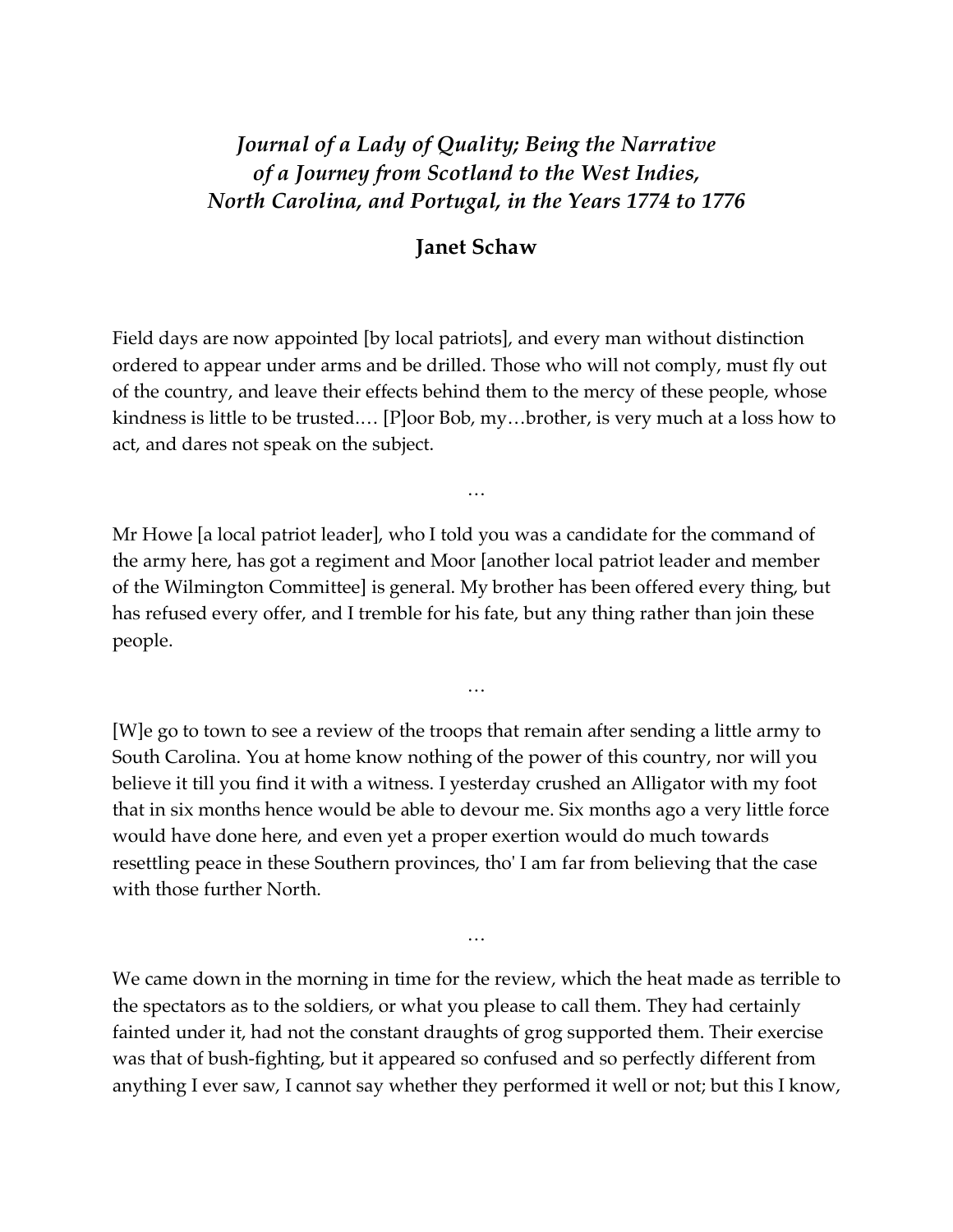that they were heated with rum till capable of committing the most shocking outrages. We stood in the balcony of Doctor Cobham's [mentioned in the Proceedings of the Wilmington Committee] house and they were reviewed on a field mostly covered with what are called here scrubby oaks, which are only a little better than brushwood. They at last however assembled on the plain field, and I must really laugh while I recollect their figures: 2000 men in their shirts and trousers, preceded by a very ill-beat drum and a fiddler, who was also in his shirt with a long sword and a cue at his hair, who played with all his might. They made indeed a most unmartial appearance. But the worst figure there can shoot from behind a bush and kill even a General Wolfe.

Before the review was over, I heard a cry of tar and feather. I was ready to faint at the idea of this dreadful operation. I would have gladly quitted the balcony, but was so much afraid the Victim was one of my friends that I was not able to move, and he indeed proved to be one, tho' in a humble station. For it was Mr. Neilson's poor English groom. You can hardly conceive what I felt when I saw him dragged forward, poor devil, frighted out of his wits. However, at the request of some of the officers, who had been Neilson's friends, his punishment was changed into that of mounting on a table and begging pardon for having smiled at the regiment. He was then drummed and fiddled out of the town, with a strict prohibition of ever being seen in it again.

One might have expected that, tho' I had been imprudent all my life, the present occasion might have inspired me with some degree of caution, and yet I can tell you I had almost incurred the poor groom's fate from my own folly. Several of the officers came up to dine, amongst others Colonel Howe, who with less ceremony than might have been expected from his general politeness stepped into an apartment adjoining the hall and took up a book I had been reading, which he brought open in his hand into the company. I was piqued at his freedom and reproved him with a half compliment to his general good breeding. He owned [admitted] his fault and with much gallantry promised to submit to whatever punishment I would inflict.

You shall only, said I, read aloud a few pages which I will point out, and I am sure you will do Shakespeare justice. He bowed and took the book, but no sooner observed that I had turned up for him that part of Henry the Fourth where Falstaff describes his company, than he colored like Scarlet. I saw he made the application [got the point] instantly; however he read it thro', tho' not with the vivacity he generally speaks; however he recovered himself and coming close up to me, whispered, "You will certainly get yourself tarred and feathered; shall I apply to be executioner? I am going to seal this up. Adieu."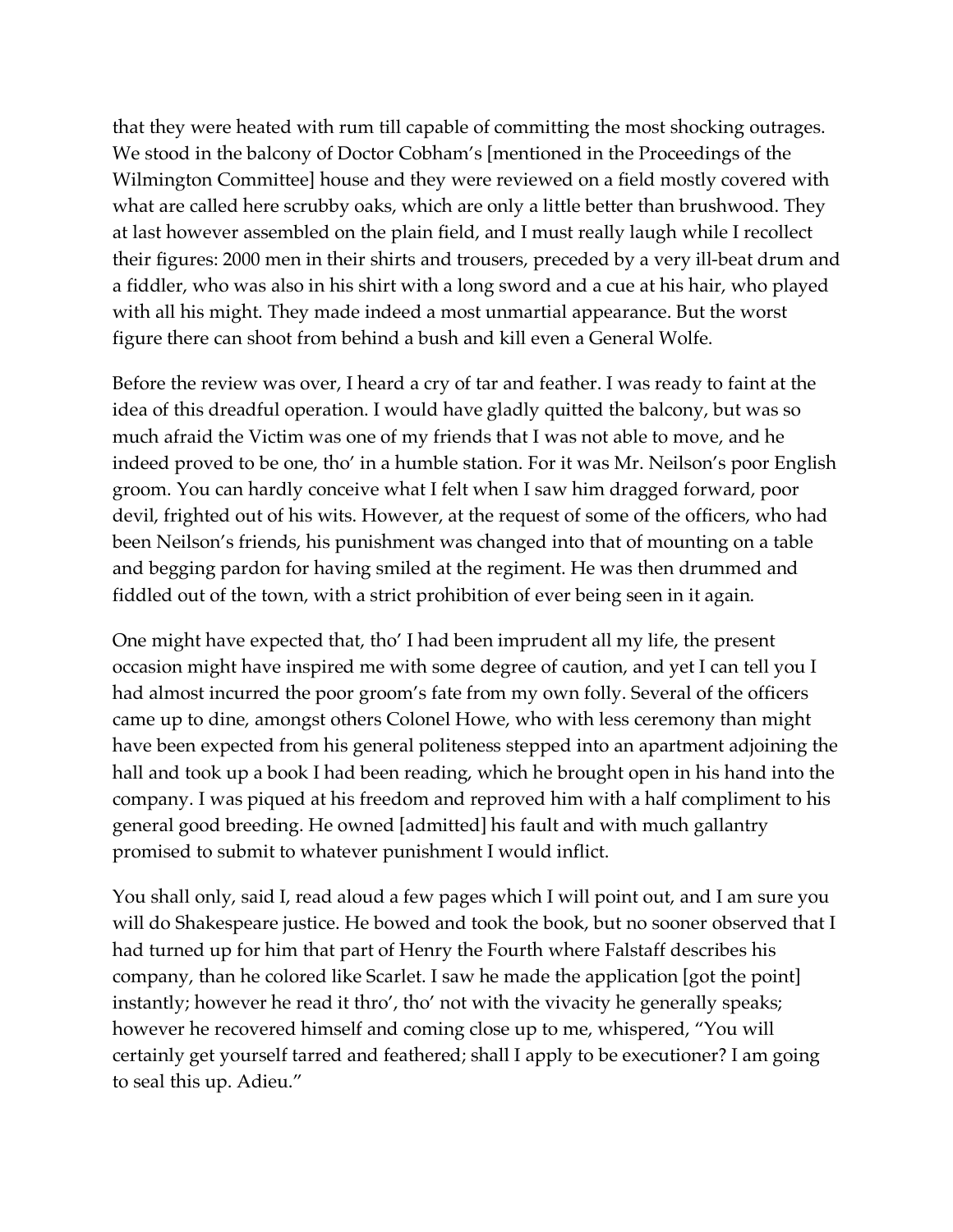After the review… I went into the town, the entry of which I found closed up by a detachment of the soldiers; but as the officer immediately made way for me, I took no further notice of it but advanced to the middle of the street where I found a number of the first people in town standing together, who (to use Milton's phrase) seemed much impassioned. As most of them were my acquaintances, I stopped to speak to them, but they with one voice begged me for heaven's sake to get off the street, making me observe they were prisoners, adding that every avenue of the town was shut up, and that in all human probability some scene would be acted very unfit for me to witness. I could not take the friendly advice, for I became unable to move and absolutely petrified with horror.

Observing however an officer with whom I had just dined, I beckoned him to me. He came, but with no very agreeable look, and on my asking him what was the matter, he presented a paper he had folded in his hand. [Note the Wilmington Committee's resolution of March 6, 1775.] If you will persuade them to sign this they are at liberty, said he, but till then must remain under this guard, as they must suffer the penalties they have justly incurred. "And we will suffer everything," replied one of them, "before we abjure our king, our country and our principles." "This, Ladies," said he turning to me, who was now joined by several Ladies, "is what they call their Test, but by what authority this Gentleman forces it on us, we are yet to learn." "There is my Authority," [said the officer] pointing to the Soldiers with the most insolent air, "dispute it, if you can." Oh Britannia, what are you doing, while your true obedient sons are thus insulted by their unlawful brethren; are they also forgot by their natural parents?

We, the Ladies, adjourned to the house of a Lady who lived in this street and whose husband was indeed at home, but secretly shut up with some ambassadors from the back settlements. on their way to the Gov[erno]r to offer their service, provided he could let them have arms and ammunition, but above all such commissions as might empower them to raise men by proper authority. This I was presently told tho' in the midst of enemies, but the Loyal party are all as one family. Various reasons induced me to stay all Night in the house I was then at, tho' it could afford me no resting place. I wished to know the fate of the poor men who were in such present jeopardy.

…

Rebels, this is the first time I have ventured that word, more than in thought, but to proceed.

…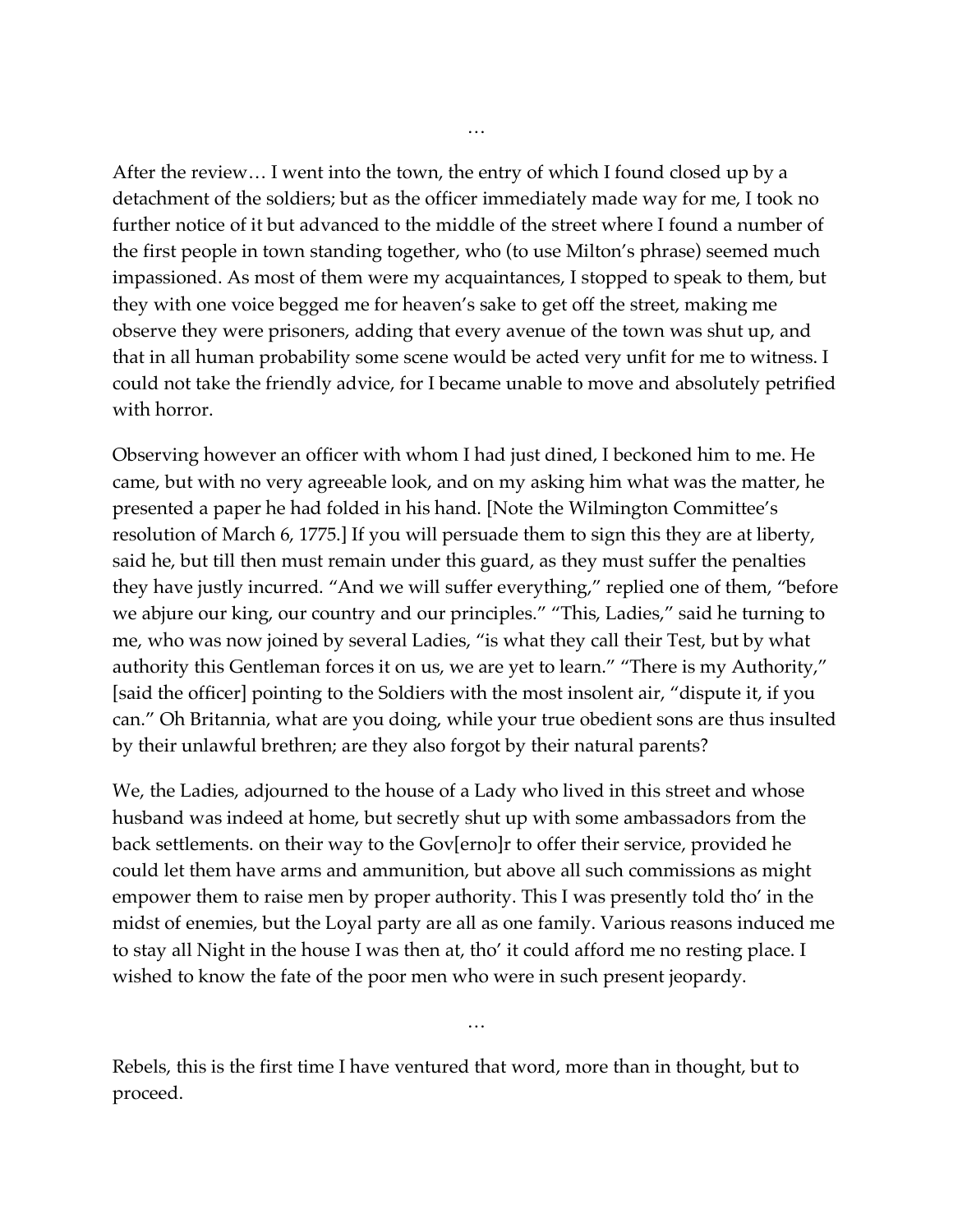The prisoners stood firm to their resolution of not signing the Test, till past two in the morning, tho' every threatening was used to make them comply; at which time a Message from the committee compromised the affair, and they were suffered to retire on their parole to appear next morning before them. This was not a step of mercy or out of regard to the Gentlemen; but they understood that a number of their friends were arming in their defense, and tho' they had kept about 150 ragamuffins [colonial soldiers] still in town, they were not sure even of them; for to the credit of that town be it spoke there are not five men of property and credit in it that are infected by this unfortunate disease [support for anti-British action and independence].

…

A few months ago the task [of eliminating rebellious sentiment] would have been easy; it is still possible, but (God make me a false prophetess) it will not be long so. The inclination of this country is however far from being generally for this work [rebellion]. Indolent and inactive, they have no desire to move, even where their own immediate interest calls them. All they are promised is too distant to interest them. They suffer none of those abuses they are told of and feel their liberty invaded only by the oppressive power of the [Continental] Congress and their Agents, who at this Season are pressing them from their harvest, for they know not what purpose. But tho' they show at first a very great degree of reluctance to go, yet they believe there is no retreat, after they have been once under arms and are convinced that from that moment they fight for their lives and properties, which by that act are both forfeited to their bloodthirsty enemies. You may therefore be assured they will not fail to exert all the activity and courage they are able to muster up, and, once engaged themselves, are willing to draw in others.

It is a most unfortunate circumstance they have got time to inculcate this idea. Three months ago, a very small number had not anything to apprehend; a few troops landing and a general amnesty published would have secured them all at home. For I do not suppose them of such a martial spirit as voluntarily to have joined Cother's standard. At present the martial law stands thus: An officer or committeeman enters a plantation with his posse. The Alternative is proposed: Agree to join us, and your persons and properties are safe. You have a shilling sterling a day; your duty is no more than once a month appearing under Arms at Wilmingtown, which will prove only a merry-making, where you will have as much grog as you can drink. But if you refuse, we are directly to cut up your corn, shoot your pigs, burn your houses, seize your Negroes, and perhaps tar and feather yourself. Not to choose the first requires more courage than they are possessed of, and I believe this method has seldom failed with the lower sort. No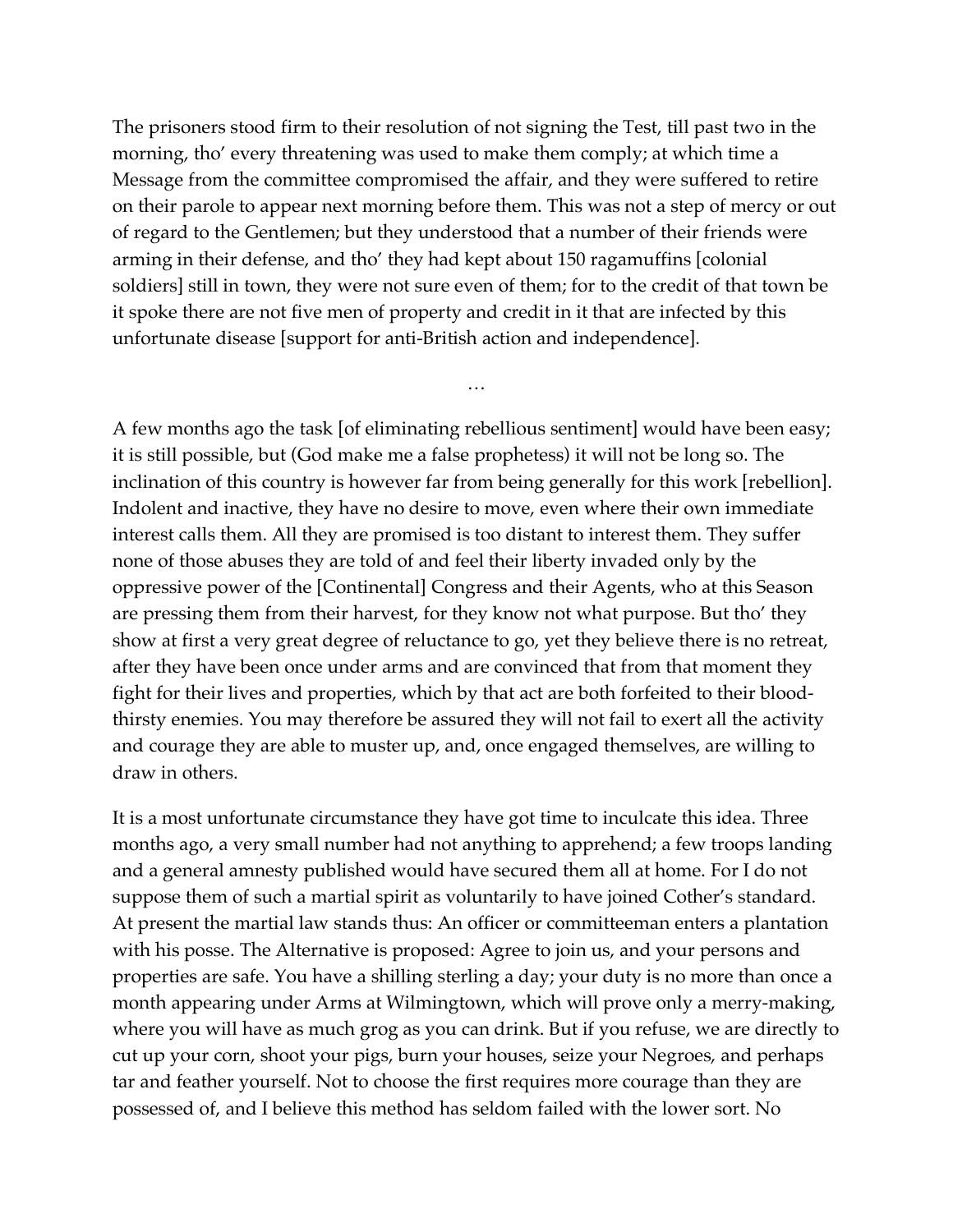sooner do they appear under arms on the stated day, than they are harangued by their officers with the implacable cruelty of the king of Great Britain, who has resolved to murder and destroy man, wife and child, and that he has sworn before God and his Parliament that he will not spare one of them; and this those deluded people believe more firmly than their creed, and who is it that is bold enough to venture to undeceive them. The King's proclamation they never saw, but are told it was ordering the Tories [Loyalists] to murder the Whigs [Patriots], and promising every Negro that would murder his Master and family that he should have his Master's plantation. This last Artifice [i.e., lie] they may pay for, as the Negroes have got it amongst them and believe it to be true. Tis ten to one they may try the experiment, and in that case friends and foes will be all one.

I came to town yesterday with an intention of being at church this day, where I was informed there was to be service performed by a very good clergyman. In this however I was disappointed, for I found the whole town in an uproar, and the moment I landed, Mr. Rutherfurd's negroes were seized and taken into custody till I was ready to return with them. This apparent insult I resented extremely, till going up to Doctor Cobham's, I found my short prophecy in regard to the Negroes was already fulfilled and that an insurrection was hourly expected. There had been a great number of them discovered in the adjoining woods the night before, most of them with arms, and a fellow belonging to Doctor Cobham was actually killed. All parties are now united against the common enemies. Every man is in arms and the patroles [posses] going thro' all the town and searching every Negro's house to see they are all at home by nine at night. But what is most provoking, every mouth male and female is opened against Britain, her King and their abettors - here called the Tories - tho' the poor Tories are likely to suffer, at least as much as any of them, and who were as ready to give their assistance to quell them as any independents amongst them. But whatever way this end, it will confirm the report I formerly mentioned to you past all contradiction.

After a sleepless night, to which the mosquitoes contributed more than my fears of the Negroes, I am sat down by the first peep of day to inform you of what further happened yesterday. I told you I was going to sup [dine] at the hill, which is at the other extremity of the town. Here I found the affair of the Negroes justly attributed to the cause I formerly mentioned, viz. [that is] that of falsifying the King's proclamation, for tho' neither they nor I had seen it, we were convinced it was in a style the reverse of what was given out. Our time passed so agreeably that it was now too late to venture so far without some male protector, and as all the Negroes were locked up, I therefore waited

…